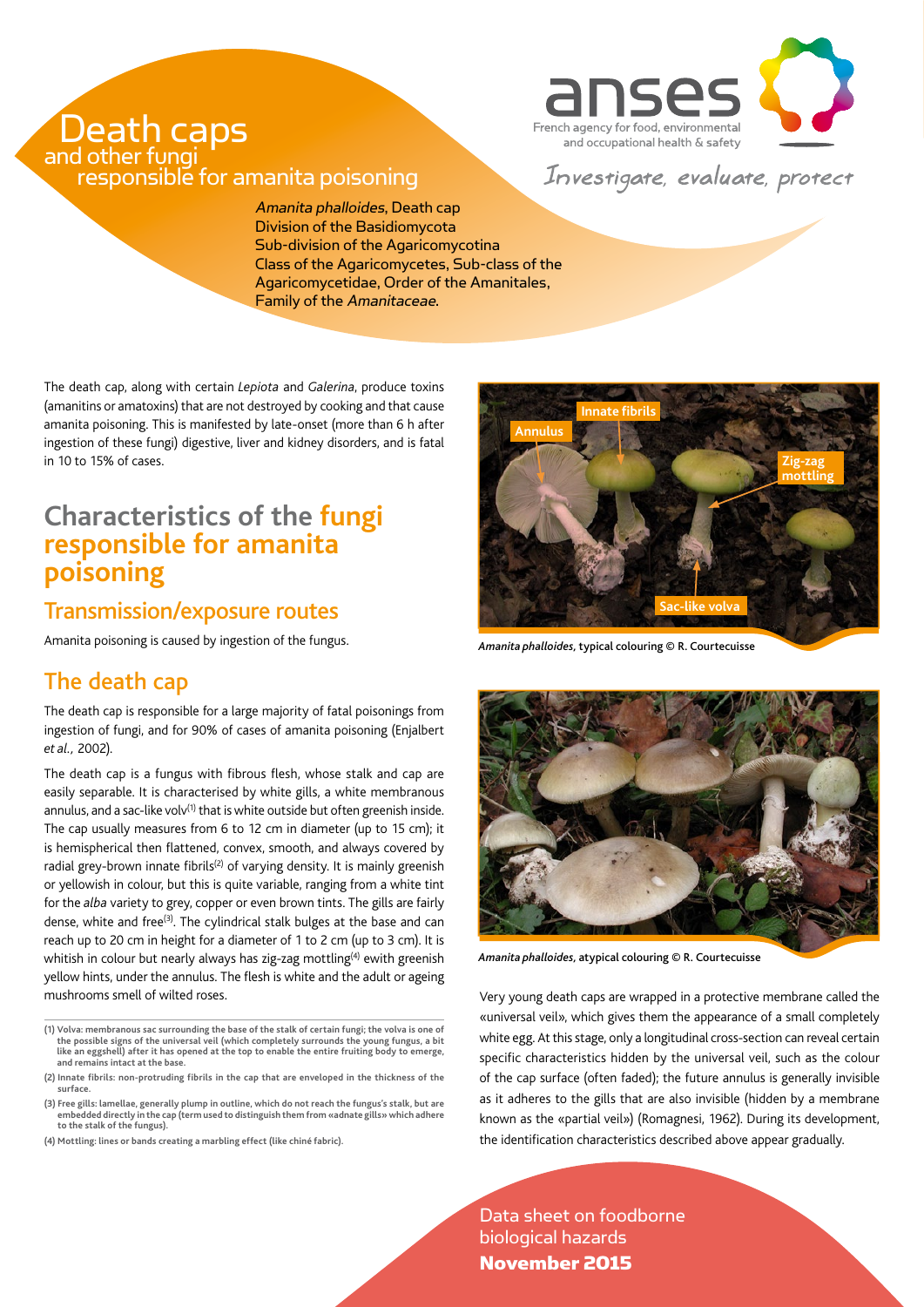In France, the death cap is a fungus commonly found in woods or broadleaved forests (especially under oak trees), preferably on noncalcareous soils. It is rare under conifers. It can be seen mainly from August to October (sometimes earlier in the summer and even until winter in mild climate regions) and in general is confined to altitudes below 1,000 m (Polese and Lanceau, 2003). It does not seem to extend beyond 1,400 m.

#### Other species responsible for amanita poisoning

The other incriminated species are also quite common overall, especially outside forest environments (lawns, dunes, thickets, etc.). They include:

- other deadly *Amanita* such as the European destroying angel, *A. virosa* and its varieties, including the variety *levipes* (currently expanding rapidly in western France), and the fool's mushroom *A. Verna* and its varieties, *A. decipiens and A. dunensis*. All these *Amanita* are morphologically similar to the death cap but are white in colour.
- other species more recently incriminated in this syndrome: essentially small *Lepiota<sup>(5)</sup>* (white free gills, partial veil forming an annulus, often diffracted or broken into more or less labile bracelets in the small *Lepiota*) and *Galerina* such as the *Galerina marginata, G. autumnalis,* etc. (Flesch and Saviuc, 2004).

### Risk of confusion

The main risks of confusion relate to:

- young *Amanita*: young specimens that are still closed (harvested before the universal veil has opened, at the «egg» stage) may be confused with many other species (young ceps, other gilled mushrooms at the *primordium* stage, puffballs, wood mushrooms, etc.);
- adult *Amanita*: once developed, deadly *Amanita* should no longer be mistaken for other species due to their combination of characteristics (presence of an annulus even though it may have been consumed by slugs, presence of a sac-like volva, free gills and a white sporeprint). However, the uninitiated could confuse them with:
	- *Tricholoma* such as the charbonnier (*Tricholoma portentosum*) or the yellow blusher (*Tricholoma sejunctum*) which is similar in colour, or the dove-coloured tricholoma (*Tricholoma columbetta*) for white forms, all without veils and with cankered adnate gills $(6)$ ,
	- Some *Russula* in varying shades of green (*Russula cyanoxantha, R. virescens*),
	- Agarics, without volva and with a *brownish-black sporeprint* (the field mushroom - *Agaricus campestris* and more often *A. arvensis* or certain white forest species such as A. *silvicola*), etc.;

• *Galerina marginata* can very easily be confused with the edible sheathed woodtuft (*Kuehneromyces mutabilis*), which is recognisable mainly by its «booted» stalk (resembling a sock marked by small curly scales).

In addition, confusion is also possible with other species that are morphologically very different to the fungi responsible for amanita poisoning: for example in the cases of poisoning observed by the French poison control centres in the second half of 2013, the patients thought they had picked field mushrooms (*Agaricus campestris*) and other morphologically very different species such as *Lactarius*.

#### Recommendations for primary production

**Ensure that no toxic or deadly fungi contaminate harvests of wild or cultivated mushrooms.**

# **Human foodborne illness**

#### Nature of the disease / Nature of the toxic effects

Amanita poisoning is a late-onset mycotoxic syndrome (whose latency period is more than six hours after ingestion of the fungi).

The toxins implicated in this syndrome are amanitins or amatoxins (nine distinct toxins). They are stable during cooking, sterilisation and freezing, are water-soluble and resistant to enzymatic degradation. Two toxic mechanisms have been described, the first by inhibition of protein synthesis and the second by oxidative stress (Faulstich, 1979; Leist *et al.,* 1997; Zheleva *et al.,* 2007). The liver is the organ most affected (Trueb *et al.,* 2013).

Amanita poisoning typically comprises three major steps: an asymptomatic (silent) latency period of at least six hours, a gastro-intestinal phase and a visceral phase. The severity of the symptoms depends on the quantity of fungus ingested, the species consumed, the physiological condition of the consumer, and the number of possible cumulative meals. The characteristics of the poisoning are specified in Table 2.

The early onset of symptoms must not give the clinician a false sense of security. The consumer may have ingested several poisonous species, some of which are responsible for an early mycotoxic syndrome whose first symptoms appear very quickly (in the first thirty minutes). In addition, there have been rare cases of pure acute renal failure without liver damage (in the event of exclusive ingestion of species responsible for amanita poisoning).

**(5)** *Lepiota helveola, L. josserandii, L. brunneoincarnata, L. brunneolilacina, L. kuehneri, L. subincarnata, L. helveoloides, L. pseudohelveola, etc.*

**(6) Adnate gills: gills adhering to the stalk of the fungus.**

#### **Table 2. Characteristics of amanita poisoning**

| <b>Phase</b>                       | Onset time                                                     | <b>Duration of phase</b>                                      | <b>Clinical picture</b>                                                                                                                                                                                              |
|------------------------------------|----------------------------------------------------------------|---------------------------------------------------------------|----------------------------------------------------------------------------------------------------------------------------------------------------------------------------------------------------------------------|
| I - Silent, so-called «incubation» | From ingestion                                                 | Between 6 and 48 h after<br>ingestion;10 to 12 h on average   | Totally asymptomatic                                                                                                                                                                                                 |
| II - Gastro-intestinal             | Between 6 and 48 h after<br>ingestion<br>10 to 12 h on average | Between 24 and 48 h<br>on average                             | Symptoms appearing simultaneously:<br><b>Vomiting</b><br>Very abundant watery diarrhoea<br>Abdominal cramps<br><b>Possible complications:</b><br>Severe dehydration<br>Intense thirst<br>Tachycardia and hypotension |
| III - Visceral                     | Between 36 and 48 h after<br>ingestion                         | Highly variable (from almost<br>non-existent to several days) | Symptoms appearing successively:<br>Hepatic cytolysis<br>Hepatocellular insufficiency (+/- kidney failure with oliguria or anuria)<br>Haemorrhage<br>Hepatic encephalopathy<br>Coma, and possibly death              |

fungi responsible for amanita poisoning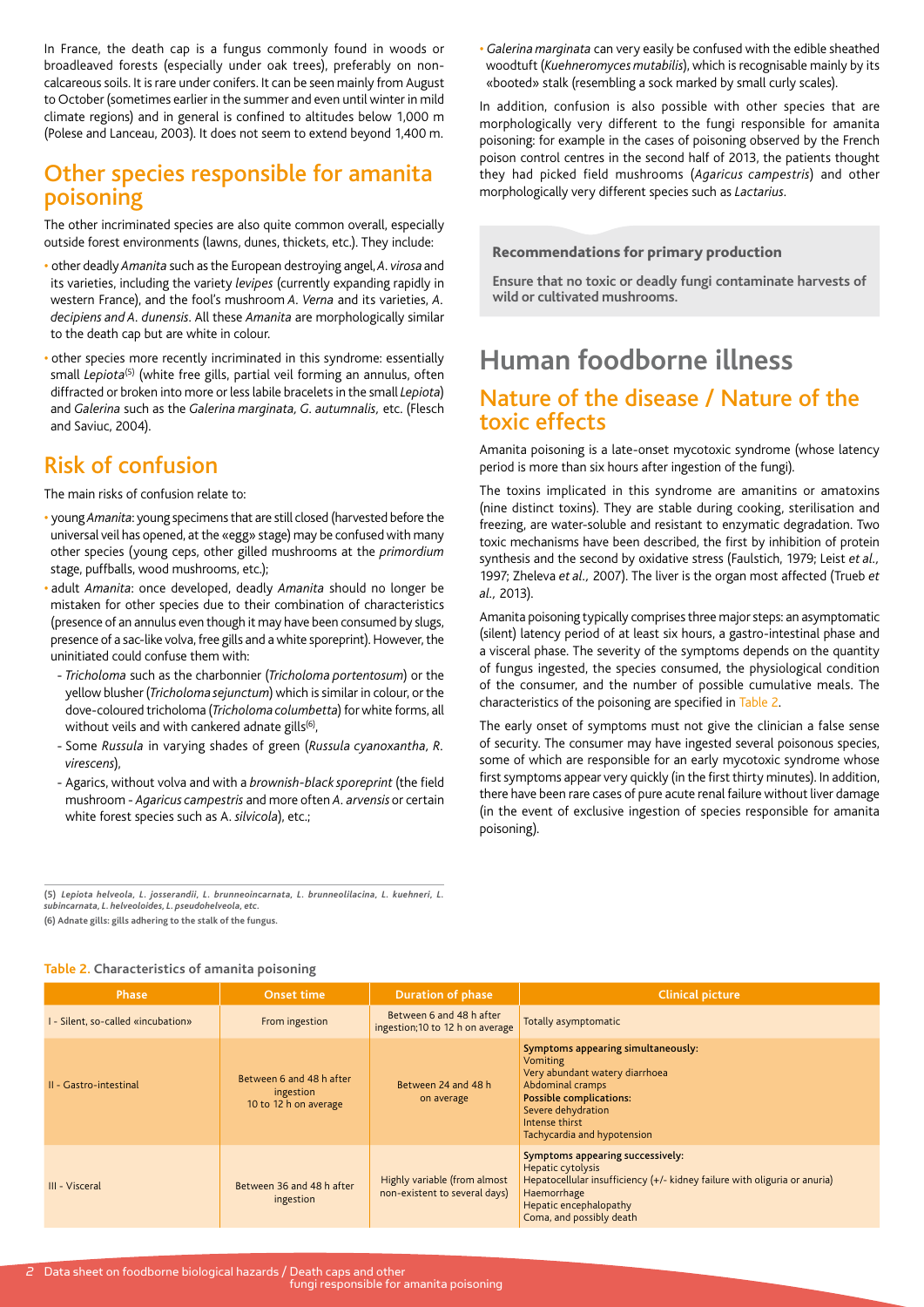Susceptible population groups $(7)$ : Any individual likely to develop intoxication due to ingestion of the toxin in the fungus. Serious cases primarily concern children, pregnant women and the elderly.

### Dose-effect relationship(8)

The lethal dose of amanitins is 0.1 mg/kg, or the ingestion of 7 mg for a person weighing 70 kg, contained in a single death cap or 50 g of this fresh fungus (Faulstich, 1980; Wieland, 1986).

## Epidemiology

To this day, in France, there is no surveillance of cases of amanita poisoning. A retrospective study identified 1,165 cases of accidental poisoning linked to the consumption of fungi reported to Poison Control and Monitoring Centres (CAPTV) from July to December 2013 in France, with the second half-year concentrating almost 90% of cases of fungi poisoning recorded during a calendar year. All the French regions were affected by these poisoning cases, although their incidence was higher south of the Loire, and in western (Midi-Pyrénées) and eastern (Rhône-Alpes) regions. The age of the poisoned subjects varied from 16 months to 90 years old, an average of 44.5 years (median 46 years). The sex ratio was equal to 1.0.

The aim of this retrospective study was not to list all of the cases of amanita poisoning (benign, serious<sup>(9)</sup> or deadly disorders). However, for the second half of 2013, 80% of the serious cases of poisoning by ingestion of fungi were amanita poisoning (16 cases out of 20). Among these 16 serious cases of amanita poisoning, the ingestion of death caps was confirmed for six cases and consumption of *Lepiota* for two cases. Three cases were fatal, three others led to sequelae (liver transplant or kidney failure) and in the other ten cases the patients recovered.

# **Surveillance and prevention**

### Surveillance in food

Because these mushrooms are toxic, their sale is prohibited. There is no specific monitoring of this hazard in food.

### Inactivation treatments

There is no conventional physical or thermal treatment (cooking, sterilisation or freezing) likely to destroy the toxins in these fungi.

### Recommendations

The information presented in this sheet indicates firstly that amanita poisoning is often caused by the ingestion of fungi that have been poorly identified during gathering, and secondly that the toxins are not destroyed during preservation or preparation of the fungi. Prevention therefore relies solely on the general recommendations below.

**Recommendations for operators**

**Ensure that any wild or cultivated mushrooms intended for canning or drying are edible.**

## **(7) Susceptible population groups: people with a higher than average probability of developing symptoms of the disease, or severe forms of the disease, after exposure to a foodborne hazard.**

**(8) Relationship between the dose (the quantity of toxins ingested during a meal) and the effect on an individual.**

**(9) Clinical and/or paraclinical impairment (biological examinations, etc.) that is potentially fatal, and/or with sequelae responsible for a significant disability.**

#### General Recommendations for gatherers and consumers of wild mushrooms

- **Only pick mushrooms that you know perfectly well, in surroundings with which you are familiar. Take the time to check methodically all the fungus's characteristics (by systematically examining the colour of the gills, whether or not there are signs of a universal veil, such as a volva, whether there is an annulus, etc.); if in doubt, discard any suspect fungus.**
- Pick only specimens in good condition and take the entire mushroom (stalk and cap; under no circumstances cut it with a knife), to facilitate its identification (some key characteristics may be found at the very base of the stalk!).
- Avoid picking after heavy rains or frost, because such weather conditions can alter the characteristics of fungi, especially their colour.
- Do not pick young mushrooms because very often their distinctive characteristics can only be observed in adult fungi in a perfect state of development.
- Never go picking near polluted sites (by the side of a road, industrial zones, landfill sites) because even when perfectly edible, mushrooms concentrate pollutants that can cause poisoning.
- Place the mushrooms separately in a box, crate or basket (ideally in different compartments) but never in a plastic bag which accelerates their decomposition. After gathering, the mushrooms should be sorted and checked.
- **Take photos of your mushrooms to keep along with anything left from what was gathered (whole specimens as examples or, failing this, peelings) for subsequent identification, in order to adapt treatment in the event of poisoning.**
- **If there is the slightest doubt about the identification of any of the mushrooms harvested, seek advice from a specialist (pharmacists, local mycology associations and societies, or even other gatherers may be consulted).**
- Keep the mushrooms separate, in the refrigerator, and consume them within two days of picking.
- Consume edible wild mushrooms in reasonable quantities and cooked thoroughly for at least fifteen minutes; never eat them raw. Bear in mind that cooking does not destroy certain toxins.
- **If symptoms should appear, especially digestive ones such as diarrhoea, vomiting, nausea, or any other signs (sweating, discomfort, neurological signs with agitation, confusion, vision disorders) following one or more meals with the mushrooms, note the time of the meals and of the first symptoms, and call the emergency services (15) or the poison control centre.**

# **References and links**

#### **General references**

- Courtecuisse, R., Duhem, B., 2011. Guide des champignons de France et d'Europe. 3rd edition. Delachaux and Niestlé, 544p.
- Enjalbert, F., Rapior, S., Nouguier-Soule, J., Guillon, S., Amouroux, N., Cabot, C., 2002. Treatment of amatoxin poisoning: 20-year retrospective analysis. Journal of Toxicology - Clinical Toxicology, 40, 715-757.
- Faulstich, H., 1979. New aspects of amanita poisoning. Klinische Wochenschrift, 57, 1143-1152.
- Faulstich, H., 1980. Mushroom poisoning. Lancet 2, 794-795.

fungi responsible for amanita poisoning